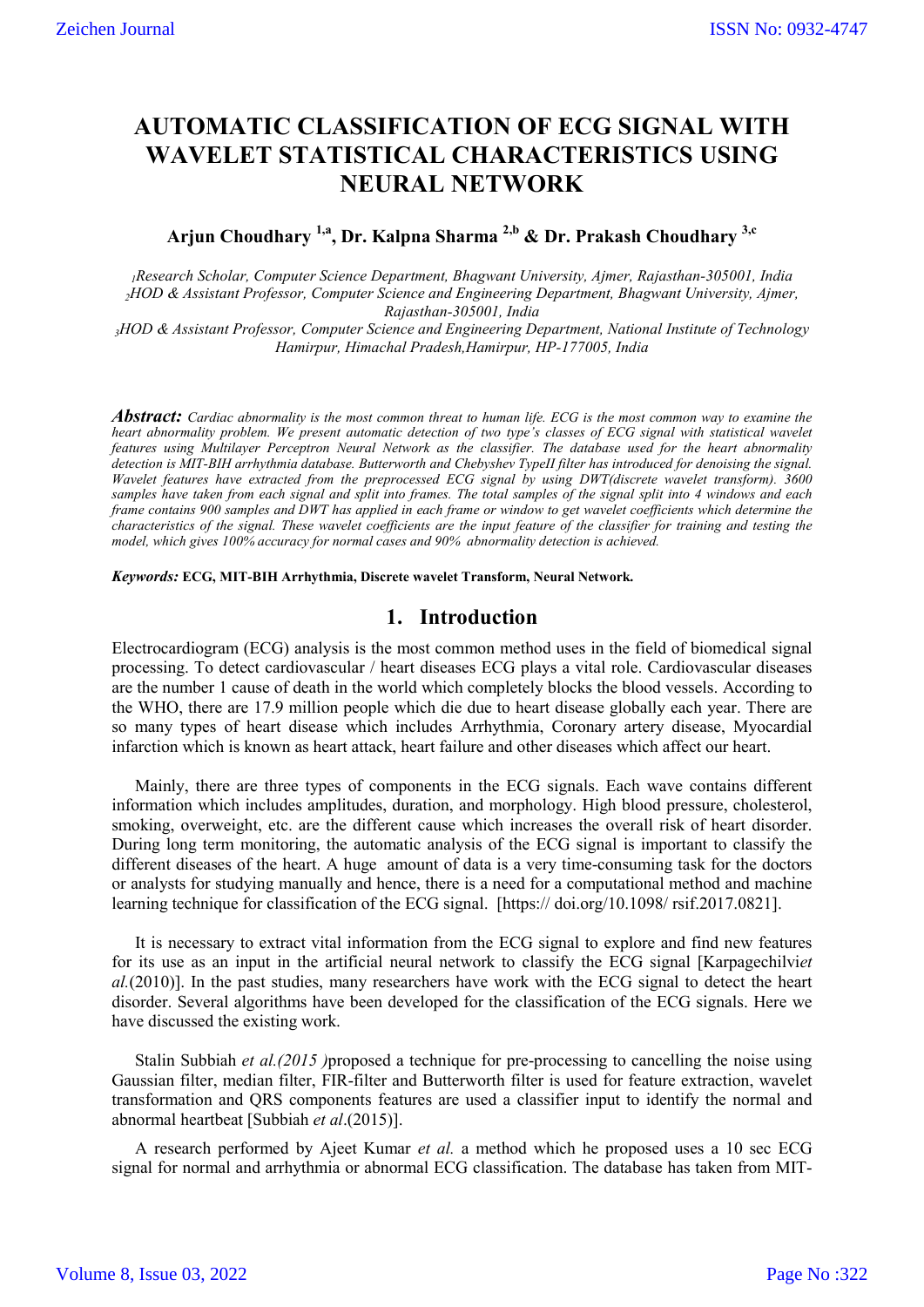BIH normal sinus database and supraventricular arrhythmia database. To train the neural network Levenberg-Marquardt function is used and 100% accuracy for Normal Sinus Database gives by the proposed model [Sharma and Bhardwaj (2015)].

A research performed by Nitin Kumar Sahu *et al.* which uses ANFIS (Adaptive Neuro-Fuzzy Interface System) model to identify the normal and abnormal ECG signals. MIT-BIH normal sinus and MIT-BIH Supraventricular database have been taken for training and testing the neural network. The Feed-forward back propagation algorithm is used to minimize the errors in this model and Trapezoidal member function is used as an input and output. From this MIT-BIH normal sinus database 18 sample has taken and 61 samples taken for abnormal to train and test the model. The proposed model gives the accuracy of 100% for normal and 91% for abnormal. The overall classification rate has achieved 95% accuracy [Sahuand Ayub*,* (2015)].

Kulkarni *et al.* extracted the morphological and statistical features such as RR interval heart rate, arithmetic mean, median, variance, skewness, kurtosis respectively for ECG analysis using discrete wavelet transformation (DWT). For classification of the ECG signal, KNN classifier has used with the classification accuracy of 86.95%. The sensitivity and specificity results are 87.09% and 86.66% respectively. [Kulkarni and Lale, (2016)]. A major disadvantage for the ECG classification is feature selection using the proper feature extraction technique. To overcome the problem, a window method is used before applying discrete wavelet transform and extracts some statistical features for each window.

### **2. DWT (Discrete Wavelet Transform)**

DWT (Discrete Wavelet Transform) is the mathematical tool used for various signal and image processing applications which is used in both the continuous and discrete-time signals. It is used for denoising the signals and features extraction technique. It consists of a no. of series of filters (high pass and low pass filter) and sub-sampling. The multilevel task is performed by DWT. In each level two types of coefficients, which are as approximation coefficients and detail coefficients obtained after DWT applied on the preprocessed signal [Wali *et al* (2012)]. These, approximation coefficients contain a low-frequency component and details coefficients contain the high-frequency components. The approximation coefficient continuously passes through the various filter bank until the required level of decomposition has been achieved or reached [Dr. Hemchandra*et al.*(2020)]. Commonly, Haar wavelets, Daubechies wavelets, coiflets, etc. with various different wavelets families are used. In this study, Dabechies(db) wavelets are used.

#### **3. Methods**

The task of classification for ECG signal can be broadly divided into three parts: Preprocessing, features extraction and classification. Fig. 1. Shows the method in this work.



**Fig.1. The workflow diagram of the ECG classification system.**

#### **3.1 Datasets**

The database provided by MIT-BIH Arrhythmia from physionet ATM [physionet.org]. The database contains 48 no. of recordings including male and female. Each record has 30 minutes duration and sampled at 356 Hz. In this study, 10 seconds duration signal has been used and splitting the database into two parts normal and arrhythmia or abnormal for the classification ECG signals.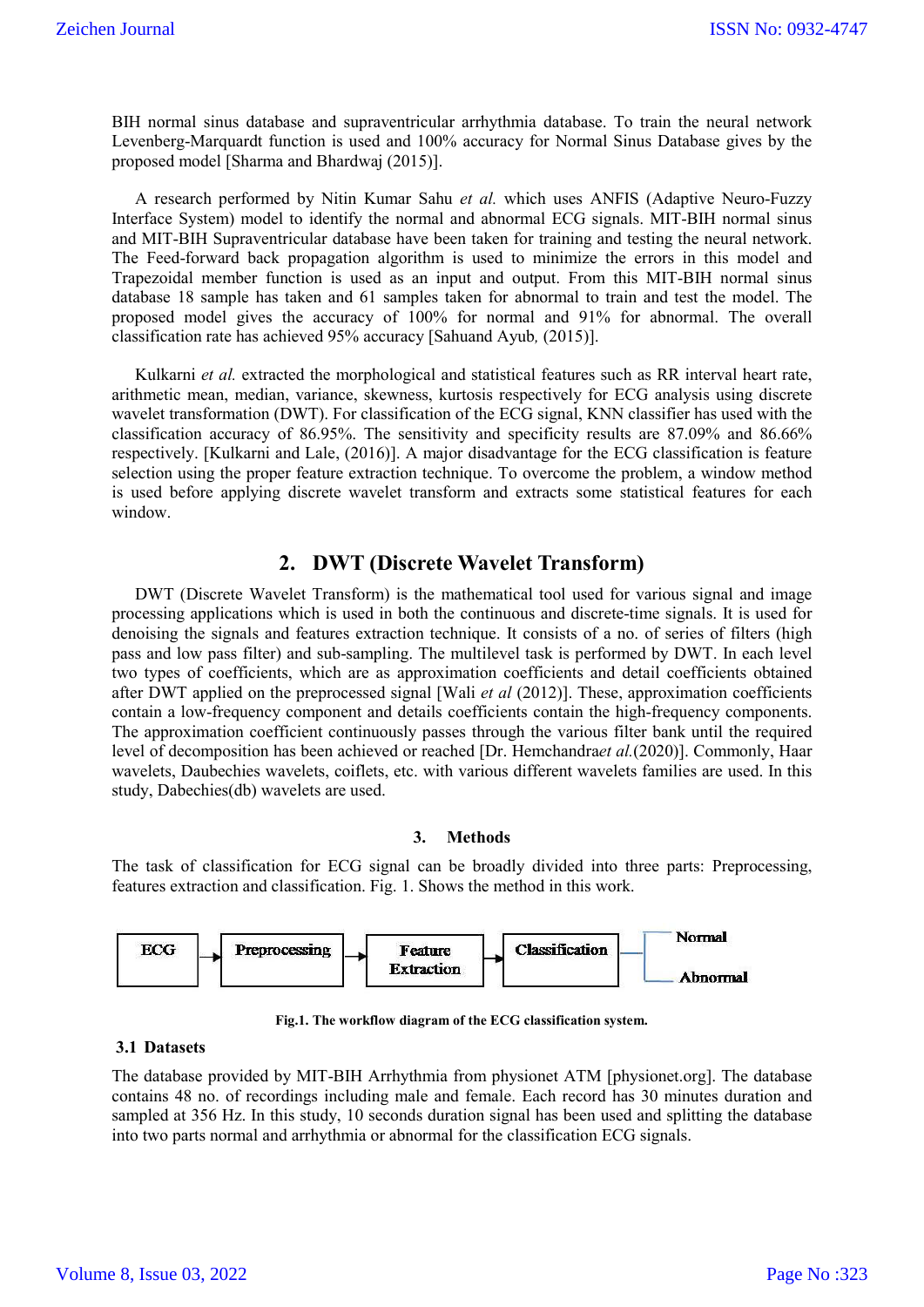#### **3.2 Preprocessing**

In the Electrocardiogram (ECG) signal, the various types of noises are present: baseline drift noise, power line noise, electrode contact noise and other types of noise. Therefore, this stage is very vital for ECG signal processing. To remove the noise we use the band-pass filter, Butterworth filter and Chebyshev Type-II filter has designed for this work. The frequency of ECG signal lies between 0.5 Hz to 100 Hz. It is necessary to pre-process the ECG signal before feature extraction and classification to get higher accuracy. Butterworth and band-pass filter is used for baseline drift noise removal, and higher frequency removal Chebyshev Type-II filter is used. Fig. 2 and Fig. 3 shows the raw and pre-processed ECG signal respectively.



**Fig.2. Unfiltered ECG signals.**



**Fig. 3. Baseline wander removal and filtered signals.**

### **3.3 Feature Extraction**

The process of feature extraction is very important for the classification of the ECG signals. In this step, features are extracted from the preprocessed ECG signal using DWT (Discrete Wavelet Transformation) using 10 seconds of ECG signal from MIT-BIH Arrhythmia database. [http://www.physionet.org/physiobank/database/mitdb].

From this, the required statistical features are extracted from the DWT coefficient.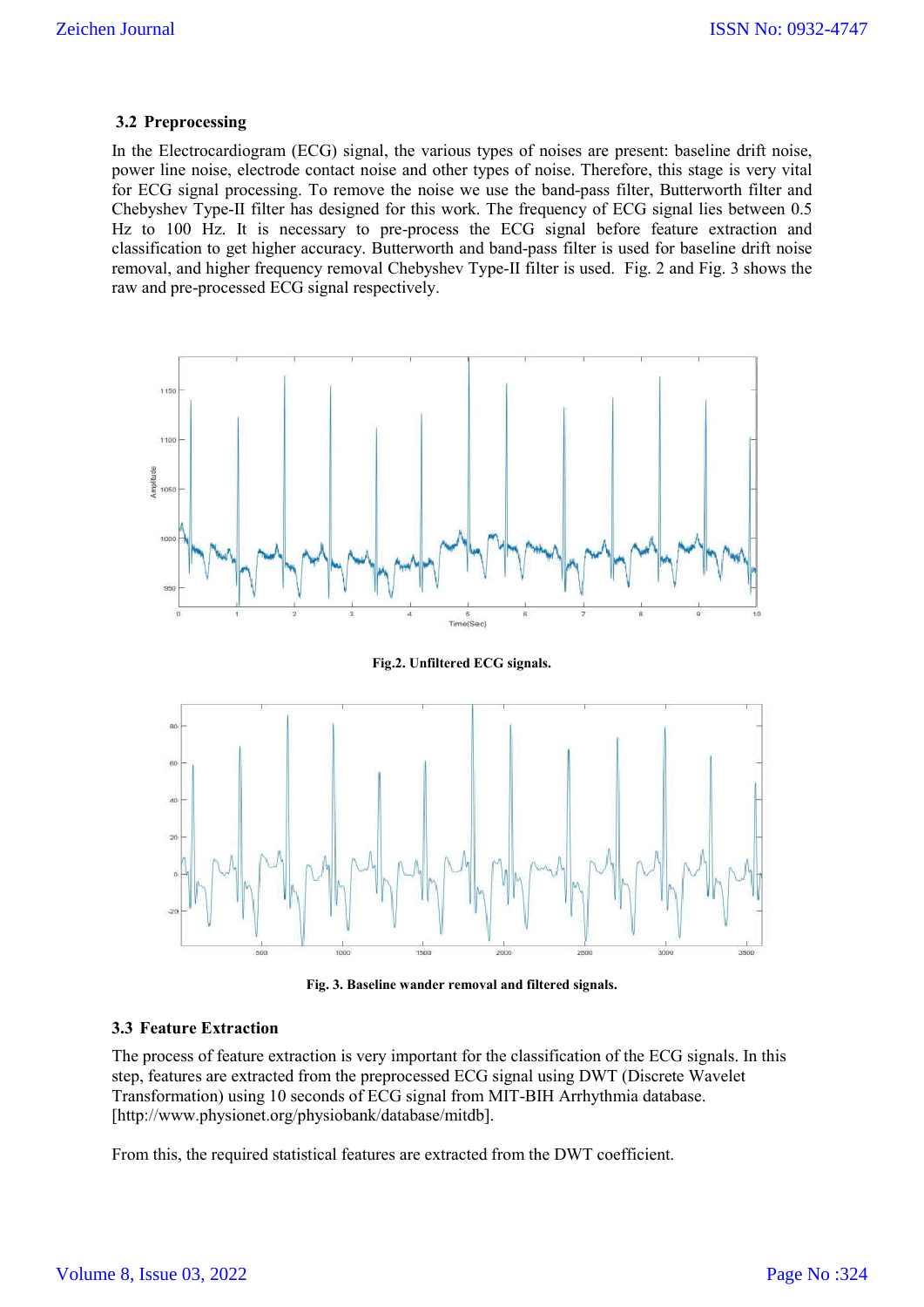The features are

- Energy
- Entropy
- Mean
- Median
- Standard Deviation

In this study, the features are extracted using DWT. The wavelets are used Daubechies (db3) are applied in the 3600 samples from 10 seconds ECG signals and divided the signal into 4 windows of equal samples of 900 samples per window. The DWT is carried out to 4 levels and obtained the detailed and approximation coefficients. From each window, 20 statistical features are calculated to represent the ECG signals. Fig.4 shows the three levels of decompositions.



**Fig.4. Three level tree of DWT**

#### **3.4 Classification**

This is the final step where the ECG signals are recognized with the help of classifier. In this stage, the extracted features are the input of the classifier to identify the normal and abnormal ECG signals. Neural network (NN) classifier is used in this work. In the next section, the classification process is described.

## **4. Neural Network**

Multi layer perceptron (MLP) Neural Network classifier is used as classifier to compare the features of two types of signals. To solve specific problem, Artificial neural network is used. Three layers are present in the neural network: input, output and hidden layer. The neural network first trains the network by presenting it with the training data to find the relationship between the features of ECG signal with proper trained algorithm. The trained algorithm which is used is Back propagation algorithm with the connection of weights between layers. The algorithm calculates the mean square error, in this results the minimum mean square error has chosen to differentiate the two types of ECG signal [R.Atangana,*et al (*2020)].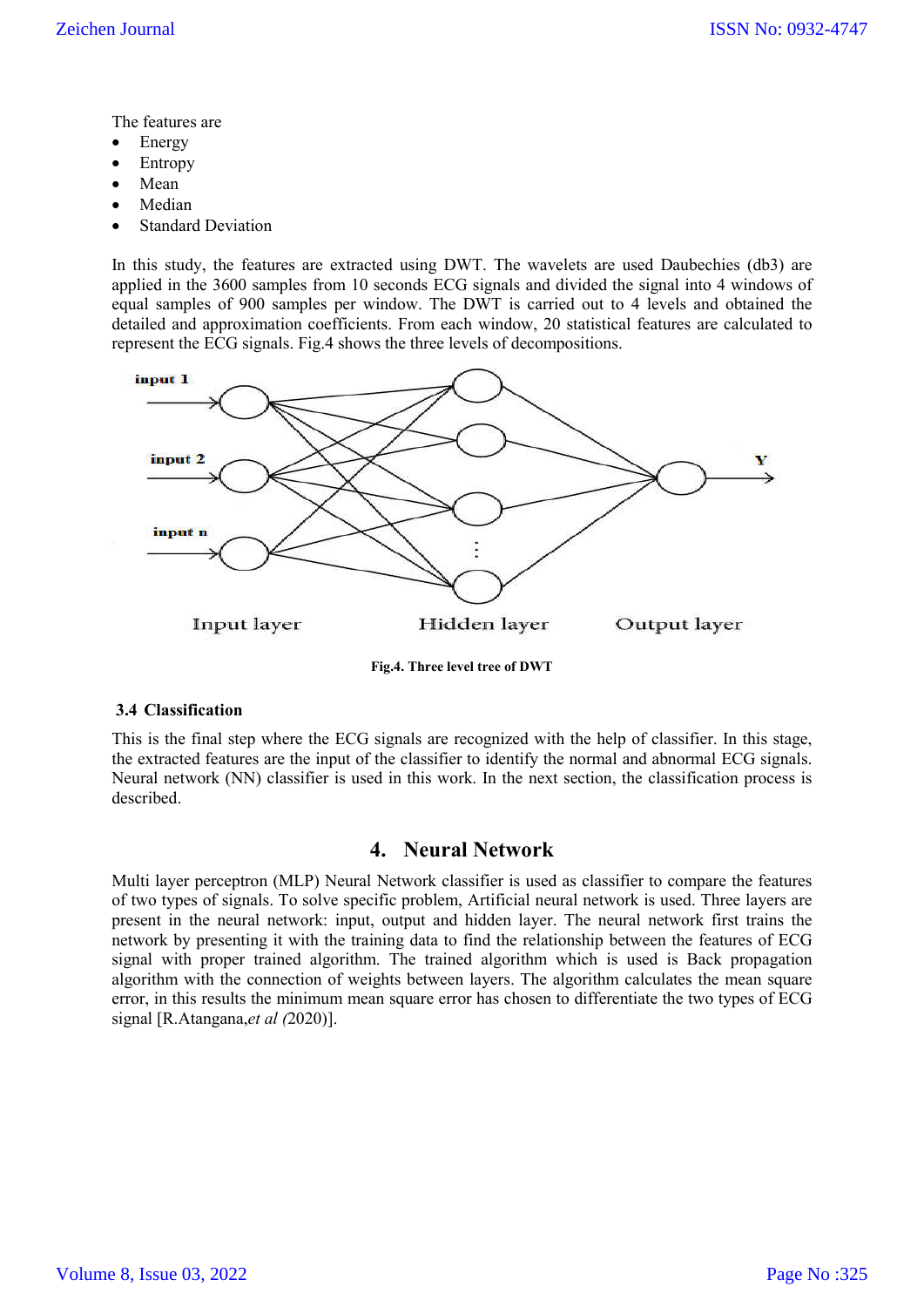

**Fig.5 The architecture model of MLP.**

## **5. Results**

In this study, MIT-BIH Arrhythmia database has been used form which 45 records are taken of 10 seconds signals of 3600 samples. The above datasets are first preprocessed using Chebyshev type II filter to cancel various types of noise. Then the preprocessed signal is divided into windows where each window contained 900 samples. Then for feature extraction, discrete wavelet transform has applied in each window and we obtained 20 attributes. Total 80 attributes are obtained from all windows to represent the ECG signals. The statistical features that were extracted are the input of the artificial neural network. The database is separated into normal and abnormal class. There are 25 and 20 records from normal and abnormal respectively. The Table 1. Shows the total number of training and testing records used for the classification of ECG. It shows the 100% accuracy for normal ECG subjects and 90% accuracy of abnormal ECG subjects.

|  |  |  |  |  | Table 1. Training, Testing and Accuracy of MIT-BIH Arrhythmia database. |
|--|--|--|--|--|-------------------------------------------------------------------------|
|--|--|--|--|--|-------------------------------------------------------------------------|

## **6. Conclusion**

In this experiment, MIT-BIH arrhythmias database for 10 seconds signal of 3600 samples has been used for the classification of ECG signal and the signals are partitioned into 4 windows, which contains 900 samples per window. Then, we extracts some statistical features by applying discrete wavelet transformation (DWT). The features that were extracted are energy, entropy, median, mean, and standard deviation and these features are passed through the artificial neural network with back propagation algorithm. The results show the 100% accuracy for normal ECG subjects and 90% accuracy of abnormal ECG subjects are achieved.